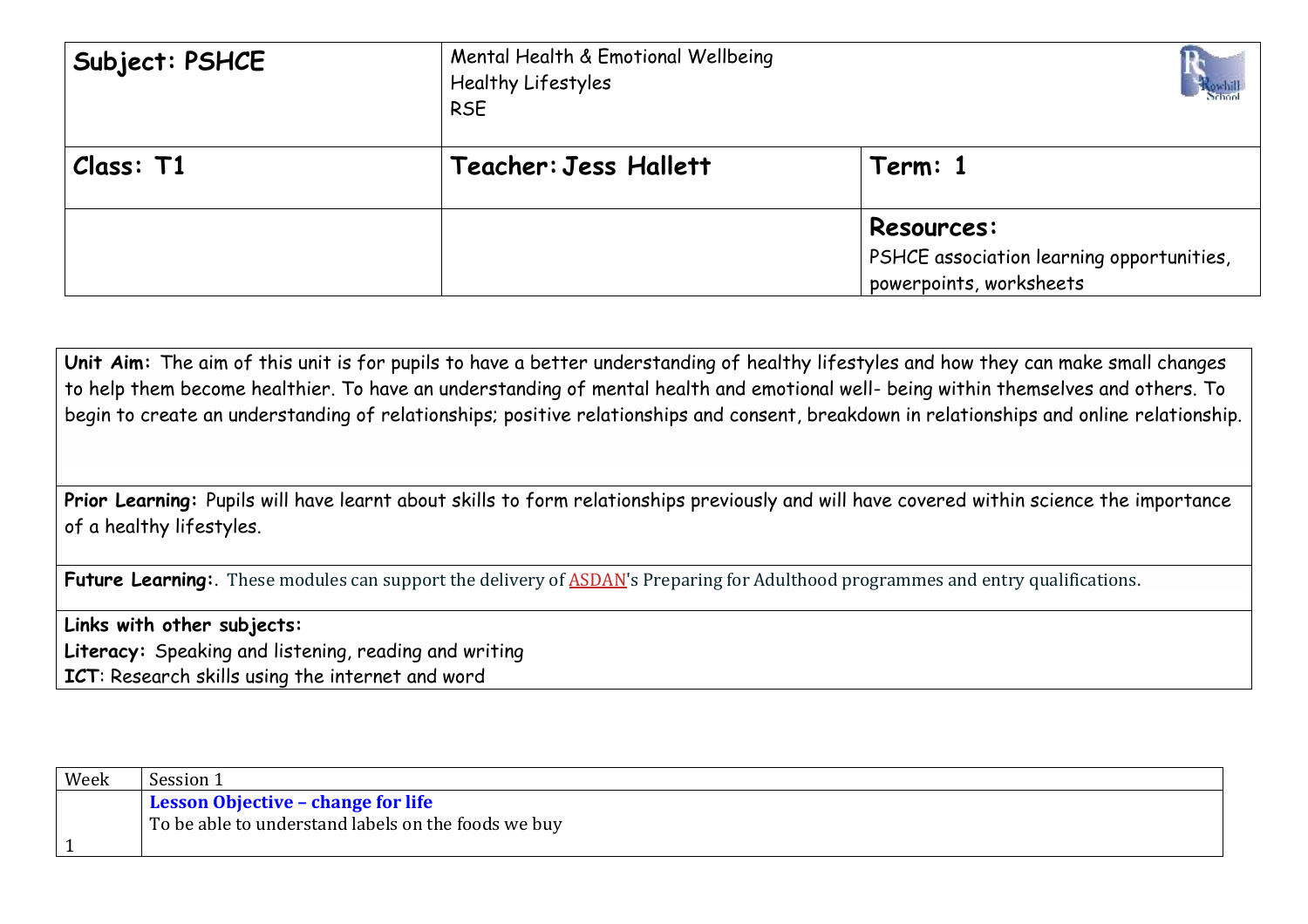|   | <b>Activities</b><br>Find forky task 1 powerpoint<br>Read through powerpoint and discuss about food labels<br>$\bullet$<br>Complete food labels worksheet (bring in 7 different packages of food for students to practice reading and<br>$\bullet$<br>recording labels)<br>Discuss why this is important<br>$\bullet$<br>Play find forky game<br>$\bullet$    |
|---|---------------------------------------------------------------------------------------------------------------------------------------------------------------------------------------------------------------------------------------------------------------------------------------------------------------------------------------------------------------|
|   | Discuss with students whether they think they have just taken part in exercise? Explain the importance or moving an<br>$\bullet$<br>extra 10 minutes a day                                                                                                                                                                                                    |
|   | <b>Lesson Objective - change for life</b><br>To be able to identify how much salt is recommended and the effects of having too much                                                                                                                                                                                                                           |
| 2 | <b>Activities</b><br>Zootropolis salt powerpoint<br>$\bullet$<br>Discuss foods that contain salt and the daily recommended allowance - why are the recommendations in place?<br>Complete salt worksheet<br>$\bullet$<br>Play sloth, sloth, bunny<br>Discuss how students now feel after completing their 10 minute exercise activity                          |
| 3 | <b>Lesson Objective - change for life</b><br>To be able to identify how much sugar is recommended and the effects of having too much<br><b>Activities</b><br>Winne the pooh powerpoint<br>Discussion around sugar<br>Complete sugar worksheet<br>Play winnie pooh's honey race<br>Discuss how topics and activities covered can help us lead a healthier life |
| 4 | <b>Lesson Objective - Relationships</b><br>R1. about different types of relationships, including those within families,<br>friendships, romantic or intimate relationships and the factors that can affect them                                                                                                                                               |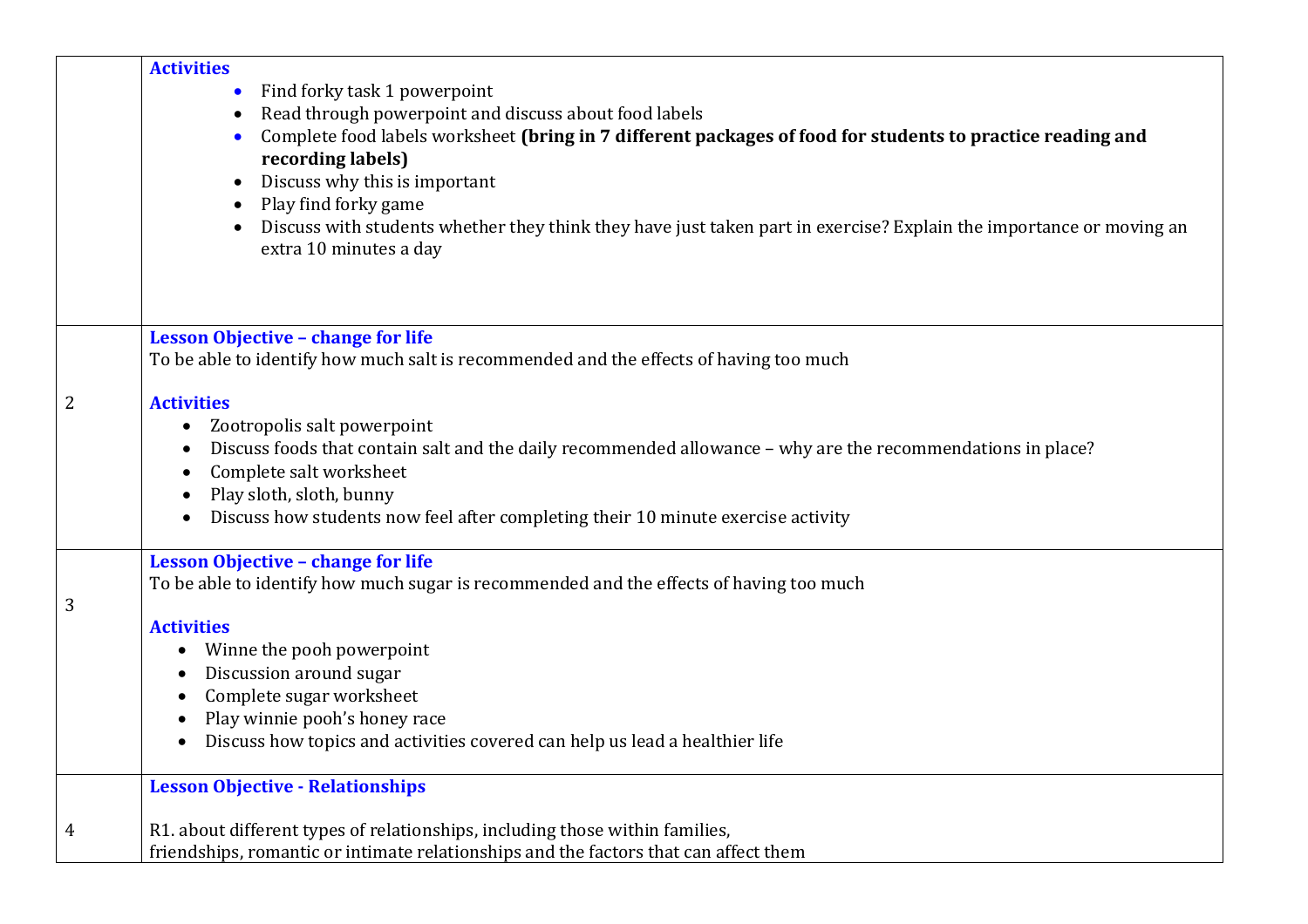|   | R2. indicators of positive, healthy relationships and unhealthy relationships,<br>including online                                                                                                                                                                                                                                                                                                                                                                                                                                                                                                             |
|---|----------------------------------------------------------------------------------------------------------------------------------------------------------------------------------------------------------------------------------------------------------------------------------------------------------------------------------------------------------------------------------------------------------------------------------------------------------------------------------------------------------------------------------------------------------------------------------------------------------------|
|   |                                                                                                                                                                                                                                                                                                                                                                                                                                                                                                                                                                                                                |
|   | R9. to clarify and develop personal values in friendships, love and sexual relationships                                                                                                                                                                                                                                                                                                                                                                                                                                                                                                                       |
|   | R10. the importance of trust in relationships and the behaviours that can undermine or build trust                                                                                                                                                                                                                                                                                                                                                                                                                                                                                                             |
|   | 13. how to safely and responsibly form, maintain and manage positive                                                                                                                                                                                                                                                                                                                                                                                                                                                                                                                                           |
|   | relationships, including online                                                                                                                                                                                                                                                                                                                                                                                                                                                                                                                                                                                |
|   | R14. the qualities and behaviours they should expect and exhibit in a wide                                                                                                                                                                                                                                                                                                                                                                                                                                                                                                                                     |
|   | variety of positive relationships (including in school and wider society, family and                                                                                                                                                                                                                                                                                                                                                                                                                                                                                                                           |
|   | friendships, including online)                                                                                                                                                                                                                                                                                                                                                                                                                                                                                                                                                                                 |
|   | R15. to further develop and rehearse the skills of team working                                                                                                                                                                                                                                                                                                                                                                                                                                                                                                                                                |
|   | R16. to further develop the skills of active listening, clear communication,                                                                                                                                                                                                                                                                                                                                                                                                                                                                                                                                   |
|   | negotiation and compromise                                                                                                                                                                                                                                                                                                                                                                                                                                                                                                                                                                                     |
|   | R17. strategies to identify and reduce risk from people online that they do not                                                                                                                                                                                                                                                                                                                                                                                                                                                                                                                                |
|   | already know; when and how to access help                                                                                                                                                                                                                                                                                                                                                                                                                                                                                                                                                                      |
|   |                                                                                                                                                                                                                                                                                                                                                                                                                                                                                                                                                                                                                |
|   | Student led discussion - Teacher prompts - What are different types of relationships? What makes a relationship<br>$\bullet$<br>healthy? What makes a relationship unhealthy? How important in trust within a relationship? What behaviours can<br>build trust? What behaviours should we display to build relationships within school, family and society? Are online<br>relationships the same? What strategies could we use to identify and reduce risk from people online we do not know?<br>How can we get help?<br>Lego therapy - build on team working skills, active listening and clear communication |
|   | <b>Lesson Objective - Positive relationship and consent</b>                                                                                                                                                                                                                                                                                                                                                                                                                                                                                                                                                    |
|   | R3. About the similarities, differences and diversity among people of different race,                                                                                                                                                                                                                                                                                                                                                                                                                                                                                                                          |
| 5 | culture, ability, sex, gender identity, age and sexual orientation                                                                                                                                                                                                                                                                                                                                                                                                                                                                                                                                             |
|   | R5. To recognise that sexual attraction and sexuality are diverse                                                                                                                                                                                                                                                                                                                                                                                                                                                                                                                                              |
|   | R6. That marriage is a legal, social and emotional commitment that should be                                                                                                                                                                                                                                                                                                                                                                                                                                                                                                                                   |
|   | entered into freely, and never forced upon someone through threat or coercion                                                                                                                                                                                                                                                                                                                                                                                                                                                                                                                                  |
|   | R24. That consent is freely given; that being pressurised, manipulated or coerced to agree to something is not giving consent, and how                                                                                                                                                                                                                                                                                                                                                                                                                                                                         |
|   | to seek help in such circumstances                                                                                                                                                                                                                                                                                                                                                                                                                                                                                                                                                                             |
|   | R26. How to seek, give, not give and withdraw consent (in all contexts, including online                                                                                                                                                                                                                                                                                                                                                                                                                                                                                                                       |